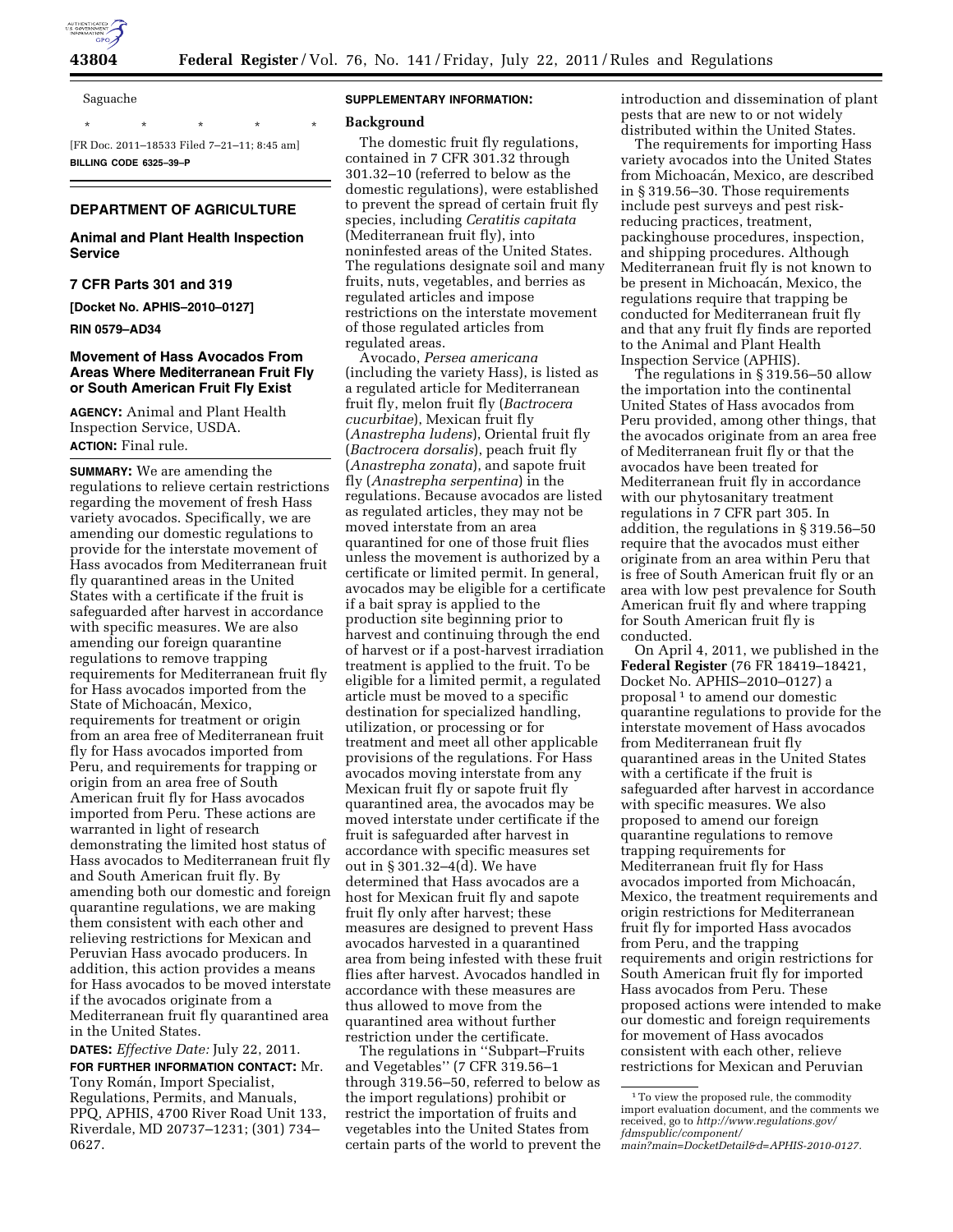Hass avocado producers, and provide an alternative means for Hass avocados to be moved interstate if the avocados originate from a Mediterranean fruit fly quarantined area in the United States.

We solicited comments concerning our proposal for 30 days ending May 4, 2011. We reopened and extended the deadline for comments until May 18, 2011, in a document published in the **Federal Register** on May 9, 2011 (76 FR 26654–26655). We received 30 comments by that date. They were from private citizens, customs brokers, trade associations, a State department of agriculture, growers, industry groups, chambers of commerce, ports, and foreign governments. The majority of commenters supported the proposed rule. Several commenters submitted comments that were not germane to the rule. The issues raised by the other commenters are discussed below.

One commenter stated that, because Hass avocados have been proven to be limited hosts for South American fruit fly and Mediterranean fruit fly, APHIS should relieve movement restrictions on Hass avocados from all countries with Mediterranean fruit fly and South American fruit fly that ship Hass avocados to the United States. The commenter stated that this would fulfill our bilateral and multilateral sanitary and phytosanitary agreements.

Currently, Hass avocados are allowed entry into the United States from the State of Michoacán, Mexico, and Peru under the regulations in §§ 319.56–30 and 319.56–50, respectively. In addition, Hass avocados are allowed entry into the United States from Chile administratively, provided that the avocados originate from an area free of the Mediterranean fruit fly or that the avocados have been treated by either cold treatment or fumigation with methyl bromide. Because we recognize Chile as free of Mediterranean fruit fly and South American fruit fly, we did not mention Chile in our proposed rule; however, we are also relieving movement restrictions on Hass avocados from Chile due to Mediterranean fruit fly, should Mediterranean fruit fly be reintroduced to Chile. In the event that another country where Mediterranean fruit fly and South American fruit fly are present is authorized to export Hass avocados to the United States, we will not impose movement restrictions associated with those fruit flies, except for post-harvest safeguarding as described in the proposed rule.

One commenter expressed concern that Peru's research protocol and findings, particularly with respect to the host status of Hass avocados for South American fruit fly, were not subjected to peer review. The commenter further stated that the NPPO of Peru should conduct additional experiments to test host susceptibility to South American fruit fly using fruit of varying degrees of maturity from stressed trees. The commenter cited the abandonment of the regulatory protocol allowing the movement of Sharwil variety avocados from Hawaii to the continental United States due to repeated finds of Oriental fruit fly larva within avocado fruit during drought conditions.

While Peru's report on the host status of Hass avocado for South American fruit fly was not peer-reviewed, their research corroborated current literature, including peer-reviewed research conducted by Martin Aluja *et al.,*2 concluding that, under most circumstances, Hass avocados are generally poor hosts for *Anastrepha*  spp. fruit flies. As stated in the commodity import evaluation document published in connection with the proposed rule, APHIS does not consider South American fruit fly to infest Hass avocados in Mexico, but we included it in the pest list for Hass avocados from Peru due to a lack of host records and data. Peru subsequently conducted a study on host status and came to the conclusion that Hass avocados in Peru are not hosts to South American fruit fly. As stated in our commodity import evaluation document, the main risk of fruit fly infestation is from avocado fruit outside of the normal population, *i.e.,*  fruit that is left to become overripe on the tree, injured or damaged fruit, fruit picked up from the ground, picked fruit left in the field for days, and fruit that is the wrong cultivar. Therefore, we have determined that Hass avocados are conditional nonhosts for Mediterranean fruit fly and South American fruit fly. We have encouraged Peru to submit the data they submitted to us regarding the host status of Hass avocado to South American fruit fly for publication in a peer-reviewed journal.

The commenter is correct that the regulatory protocol allowing Sharwil avocados to be moved to the continental United States from Hawaii was abandoned due to repeated finds of Oriental fruit fly larva within avocado fruit. However, the situation within Hawaii was fundamentally different than the situation within Peru for several reasons, not the least of which is the different fruit fly species and avocado varieties involved.

Apart from variety-host interactions, other factors indicate that the problems with interstate movement of Sharwil variety avocados are not likely to occur in Hass variety avocados. For example, the exocarp of the Hass avocado fruit provides a barrier to infestation by fruit flies that may not be offered by the exocarp of other varieties of avocados. In general, drought conditions may increase incidences of fruit fly infestation of avocados, in particular due to an increase in a specific type of peduncle damage called girdling. However, unlike Sharwil avocados in Hawaii, it has been shown that Hass avocados in Mexico that experience girdling do not reach a size conducive to export (see footnote 2). Therefore, they are not likely to be included in commercial shipments. In addition, it is unlikely that avocado trees in Peru would undergo drought stress because the avocado groves there are irrigated. Mature ripe fruit, including Hass avocados, are also more susceptible to insect infestation than immature or ''green'' fruit; the greater distance that Peruvian Hass avocados must travel to reach the United States means that mature ripe Hass avocados would not be packed for export to the United States, as they would spoil by the time they arrived on the export market.

One commenter asked what sort of oversight APHIS would have over our Hass avocado import programs and what resources will be made available to ensure that the provisions in the regulations are carried out.

As signatories to the International Plant Protection Convention, the national plant protection organizations (NPPO) of Mexico, Peru, and Chile are obligated to fulfill their responsibilities for importation of Hass avocados. In addition, we have APHIS employees stationed in countries throughout the world, including Mexico, Peru, and Chile, to monitor import program activities. We have conducted site visits as part of developing our import requirements and found the NPPOs of Mexico, Peru, and Chile to have the necessary resources and capacity to implement them. In addition, all Hass avocado shipments are subject to inspection at the port of entry, which may include fruit cutting to ensure freedom from quarantine pests. This inspection serves as a check on the effectiveness of the required mitigations.

One commenter suggested that each avocado importer provide a bond that could be used to pay for mitigating potential pest outbreaks as a result of the importation.

We do not consider such a bond requirement to be practical, largely

<sup>2</sup>Aluja, M., F. Diaz-Fleischer and J. Arredondo. 2004. Nonhost Status of Commercial *Persea americana* 'Hass' to *Anastrepha ludens, Anastrepha obliqua, Anastrepha serpentina,* and *Anastrepha striata* (Diptera: Tephritidae) in Mexico. J. Econ. Entomol. 97(2): 293–309.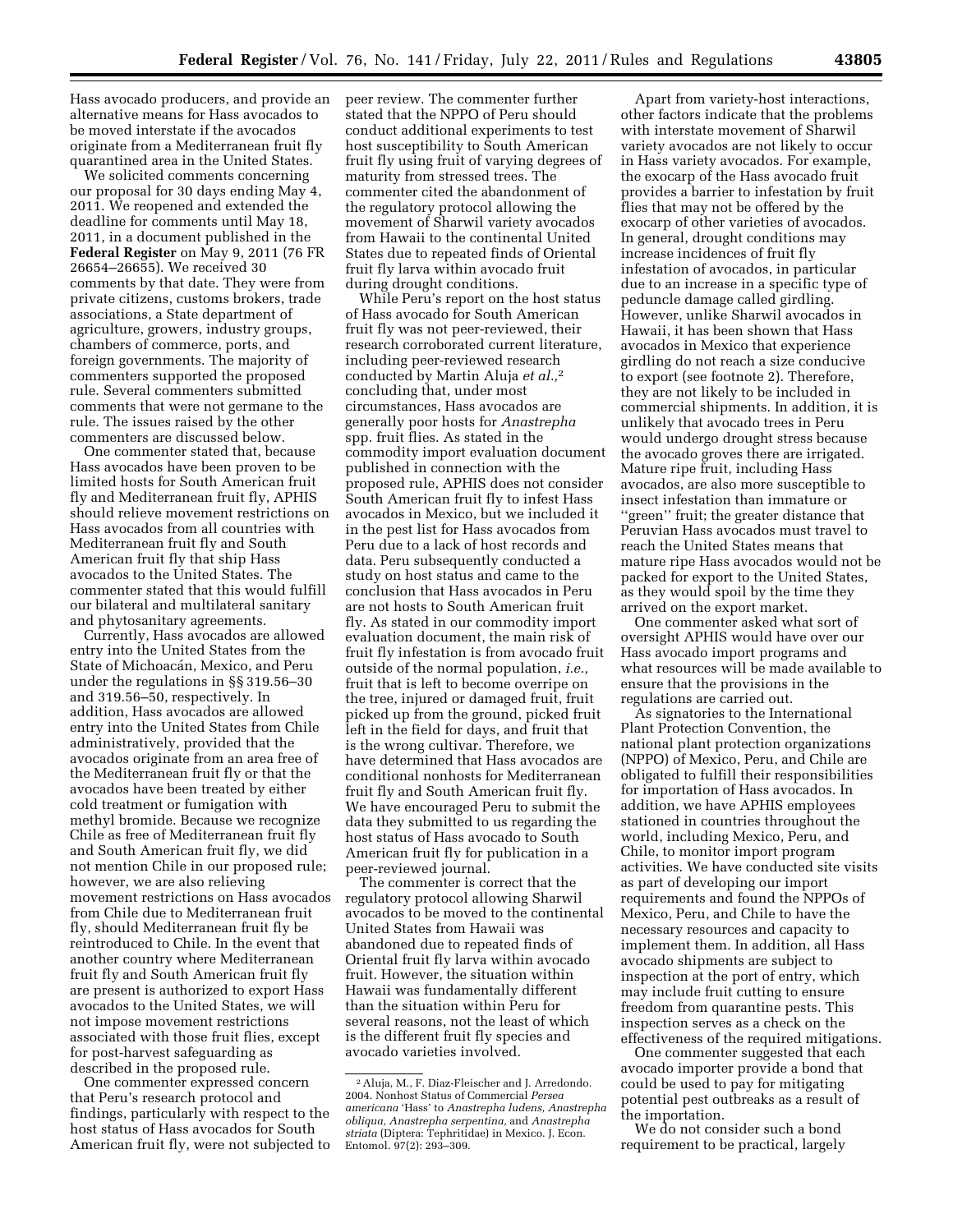because no country in the world requires the indemnification of agricultural products offered for importation; if the United States were to set a precedent and require such indemnification, it would be only a matter of time before our domestic agricultural producers would be required to put up similar bonds for their exports. Any grower or farmer has little control over his or her produce once it has left the grove or farm, let alone once it has been exported to another nation. Finally, requiring such indemnification would run counter to our obligations under current international trade agreements and would certainly be subject to challenge by our trading partners. For these reasons, the use of such bonds is considered impractical. In addition, as our import requirements are sufficient to mitigate the risk of pest introduction via the importation of Hass avocados, we do not believe that such a requirement would be necessary in any case.

Several commenters expressed concern regarding the impact of the proposed rule on U.S. avocado producers. One commenter pointed to a historical decrease in U.S. avocado acreage and stated that increasing U.S. regulatory constraints and water costs as well as lower-priced foreign imports have accelerated the decline in avocado acreage in recent years. The commenter further stated that lowering the costs borne by foreign producers and allowing unlimited foreign imports will drive domestic avocado producers out of business, resulting in the permanent loss of the domestic avocado industry, which will have an adverse economic effect for businesses connected with the domestic avocado industry. In addition, the commenter stated that communities in the United States where avocados are currently grown would suffer from fallowed farm land. The commenter recommended that, before additional Peruvian avocados are imported, a farreaching and comprehensive economic impact analysis be prepared, preferably by an independent third party, to evaluate the impacts to the U.S. avocado industry and the effects of additional pressures.

While the commenter is correct that U.S. avocado acreage has declined in the past 25 years, many factors could contribute to that decline, including the increasing opportunity cost of avocado production and the conversion of avocado groves to residential or commercial lots. In addition, despite a decrease in avocado acreage, avocado production has remained approximately the same over that period. While APHIS

does not place specific limits on imports of agricultural products generally, APHIS does allow imports to occur only after pest risks are investigated and appropriate mitigation measures are in place.

This rule will allow foreign producers to realize cost savings, and may increase imports. However, we have determined that the domestic avocado industry will not be significantly adversely affected by this rule. Avocados from Chile, Mexico, and Peru are currently allowed importation into the United States and, in the case of Mexico and Chile, have been allowed into the United States for a number of years. Despite this, the U.S. avocado industry is still very active and there have been no introductions of pests that can be traced to avocado imports in the United States.

APHIS does realize that additional imports may place downward pressure on domestic Hass avocado prices, but it also may mean greater availability and potentially greater demand by consumers for all avocados, imported and domestic alike.

Should domestic avocado production decline as a result of this rule, some land may be removed from avocado production. However, fallowing land implies that opportunity cost of avocado production land is zero. On the contrary, the land will be put to a use that provides the owner with the highest return, which could include noneconomic considerations. We would also like to emphasize that, by allowing imports to occur under reasonable science-based restrictions, we advocate for a more accessible world market for U.S. exports as well.

The additional areas of study suggested by the commenter are beyond the requirements of the Regulatory Flexibility Act, which requires agencies to evaluate the potential effects of their proposed and final rules on small businesses, small organizations, and small governmental jurisdictions and to prepare and make available for public comment a regulatory flexibility analysis that describes expected impacts of a rule on small entities. In addition, we believe a study of that scope is not warranted given that this rule was not intended to allow additional avocados into the United States but to relieve restrictions, which we have deemed no longer necessary, on the importation of Hass avocados already allowed entry.

Another commenter stated that, because there are no domestic areas quarantined for the presence of Mediterranean fruit fly, it is not a benefit to U.S. producers to remove restrictions on the interstate movement of Hass avocados for Mediterranean fruit fly. The commenter further expressed concern regarding the economic impact of the rule on small entities and recommended that APHIS consult an economic report put out by the University of California, Davis, Department of Agricultural and Resource Economics, in 2004 regarding how to offset price impacts from imported avocados.

While the commenter is correct that there are currently no areas within the United States quarantined for Mediterranean fruit fly, we proposed to remove restrictions on the movement of Hass avocados due to Mediterranean fruit fly if, in the future, areas of the United States were to be quarantined for Mediterranean fruit fly. Since 2005, there have been 13 Mediterranean fruit fly outbreaks in the United States. The last outbreak of Mediterranean fruit fly in California was in 2009, and it affected avocado production areas. As stated previously, avocados from Chile, Mexico, and Peru are already allowed entry into the United States; the final rule merely relieves restrictions on the movement of Hass avocados we have determined are not necessary in light of research demonstrating the limited host status of Hass avocados to Mediterranean and South American fruit fly.

Therefore, for the reasons given in the proposed rule and in this document, we are adopting the proposed rule as a final rule, without change.

### **Effective Date**

This is a substantive rule that relieves restrictions and, pursuant to the provisions of 5 U.S.C. 553, may be made effective less than 30 days after publication in the **Federal Register**. Immediate implementation of this rule is necessary to provide relief to those persons who are adversely affected by restrictions we no longer find warranted. The shipping season for Hass avocados from Mexico, Peru, and Chile is in progress. Making this rule effective immediately will allow interested producers and others in the marketing chain to benefit during this year's shipping season. Therefore, the Administrator of the Animal and Plant Health Inspection Service has determined that this rule should be effective upon publication in the **Federal Register**.

## **Executive Order 12866 and Regulatory Flexibility Act**

This final rule has been determined to be not significant for the purposes of Executive Order 12866 and, therefore, has not been reviewed by the Office of Management and Budget.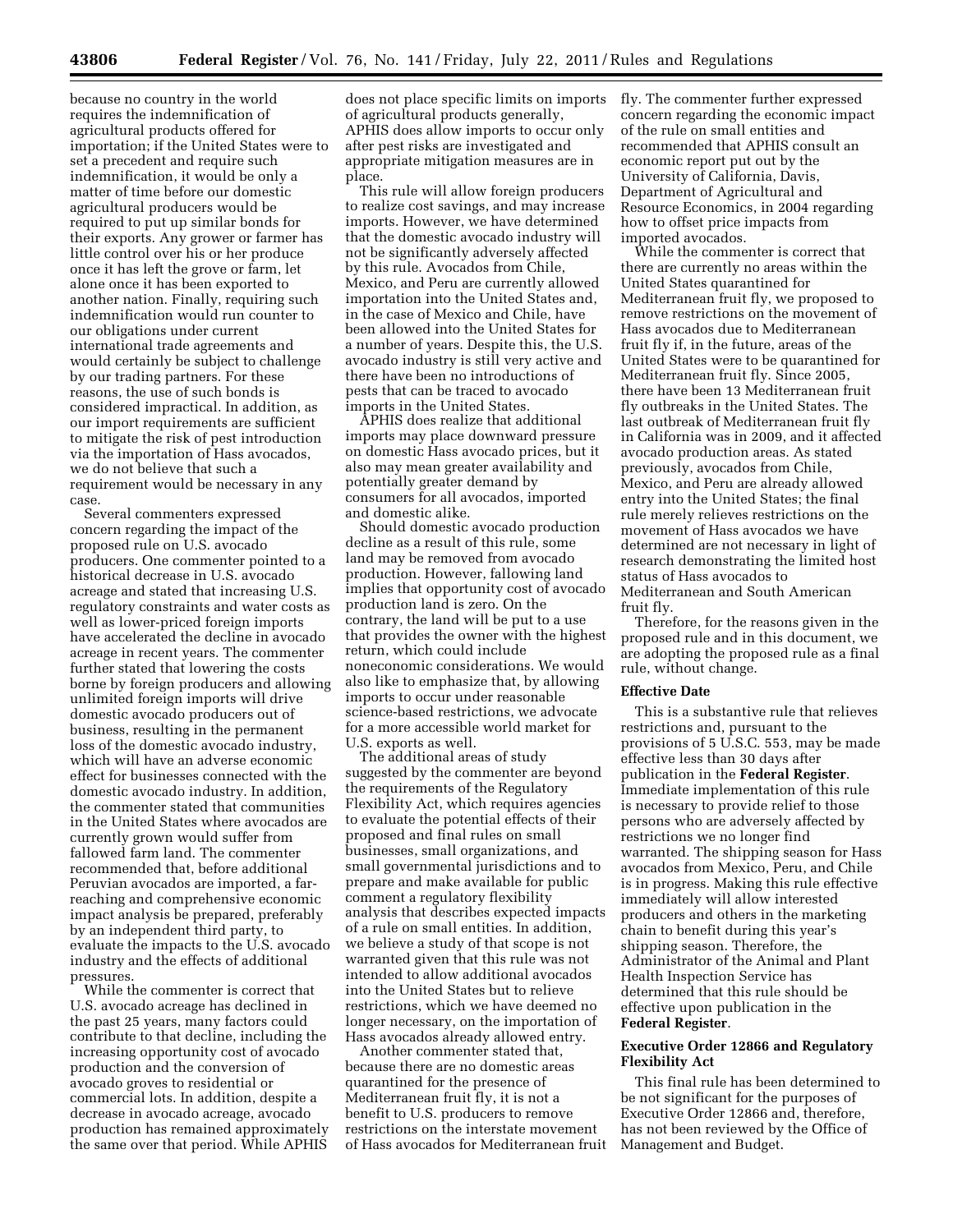In accordance with 5 U.S.C. 604, we have performed a final regulatory flexibility analysis, which is summarized below, regarding the economic effects of this rule on small entities. Copies of the full analysis are available on the Regulations.gov Web site (see footnote 1 in this document for a link to Regulations.gov) or by contacting the person listed under **FOR FURTHER INFORMATION CONTACT**.

Within the United States, avocado fruit is primarily produced in California, Hawaii, and Florida. There were approximately 8,200 farms producing avocados in those States in 2007. About 180,000 metric tons (MT) of avocados were produced annually in the United States over a 20-year period beginning in the 1990–1991 season. There is an occasional fluctuation with an occasional higher or lower production amount than other years; the variance in avocado production can be attributed to various circumstances including inclement weather.

Currently, the costs associated with the Mediterranean fruit fly mitigation measures on Hass avocados from Mexico and Peru have increased the cost of imported avocados for consumers. Removing requirements for treatment, trapping, and origin restrictions for Hass avocados from Mexico and Peru due to Mediterranean fruit fly and South American fruit fly will reduce the cost associated with mitigation for producers, and in consequence, likely lower the cost of imported avocados for U.S. consumers.

The impact of the rule on Hass avocado fruit operations in California, Hawaii, and Florida will depend on the volume and season of increased Hass avocado imports from Mexico and Peru, the volume and season of continental U.S. production, the volume and season of imports from other countries, as well as U.S. consumption and export levels. Consumer demand for avocados has increased greatly in the past decade. Imports of Hass avocados increased from 56,000 MT in 2001 to a high of 420,000 MT in 2009.

The countries affected by the mitigation treatment changes in this rule already export Hass avocados to the United States. It is worth noting that the increase in imports of Hass avocados has occurred over the last 10 years while U.S. domestic avocado production quantities and values have remained relatively stable. It would appear that the domestic market for avocados continues to expand to absorb both increasing imports and existing domestic production rather than new avocado imports displacing either domestic production or existing

imports. It therefore does not appear that the current increasing level of imports has had a significant impact on a substantial number of small avocado producers or importers.

### **Executive Order 12372**

This program/activity is listed in the Catalog of Federal Domestic Assistance under No. 10.025 and is subject to Executive Order 12372, which requires intergovernmental consultation with State and local officials. (See 7 CFR part 3015, subpart V.)

# **Executive Order 12988**

This final rule has been reviewed under Executive Order 12988, Civil Justice Reform. This rule: (1) Preempts all State and local laws and regulations that are inconsistent with this rule; (2) has no retroactive effect; and (3) does not require administrative proceedings before parties may file suit in court challenging this rule.

#### **Paperwork Reduction Act**

This final rule contains no new information collection or recordkeeping requirements under the Paperwork Reduction Act of 1995 (44 U.S.C. 3501 *et seq.*).

### **List of Subjects**

### *7 CFR Part 301*

Agricultural commodities, Plant diseases and pests, Quarantine, Reporting and recordkeeping requirements, Transportation.

#### *7 CFR Part 319*

Coffee, Cotton, Fruits, Imports, Logs, Nursery stock, Plant diseases and pests, Quarantine, Reporting and recordkeeping requirements, Rice, Vegetables.

Accordingly, we are amending 7 CFR parts 301 and 319 as follows:

# **PART 301—DOMESTIC QUARANTINE NOTICES**

■ 1. The authority citation for part 301 continues to read as follows:

**Authority:** 7 U.S.C. 7701–7772 and 7781– 7786; 7 CFR 2.22, 2.80, and 371.3.

Section 301.75–15 issued under Sec. 204, Title II, Public Law 106–113, 113 Stat. 1501A–293; sections 301.75–15 and 301.75– 16 issued under Sec. 203, Title II, Public Law 106–224, 114 Stat. 400 (7 U.S.C. 1421 note).

#### **§ 301.32–4 [Amended].**

■ 2. In § 301.32–4, paragraph (d) introductory text is amended by removing the word ''Mexican'' and adding the words ''Mediterranean, Mexican,'' in its place.

## **PART 319—FOREIGN QUARANTINE NOTICES**

■ 3. The authority citation for part 319 continues to read as follows:

**Authority:** 7 U.S.C. 450, 7701 7772, and 7781 7786; 21 U.S.C. 136 and 136a; 7 CFR 2.22, 2.80, and 371.3.

#### **§ 319.56–30 [Amended].**

■ 4. Section 319.56–30 is amended by removing paragraph (c)(1)(iii).

■ 5. Section 319.56–50 is amended as follows:

■ a. By revising paragraphs (b)(1) and (b)(2) to read as set forth below.

■ b. By removing paragraphs (d) and (e) and redesignating paragraphs (f) through (j) as paragraphs (d) through (h), respectively.

■ c. By revising newly redesignated paragraph (g) to read as set forth below. ■ d. In newly redesignated paragraph (h) introductory text, by removing the words ''In addition:'' and by removing newly redesignated paragraphs (h)(1) through (h)(3).

### **§ 319.56–50 Hass avocados from Peru.**  \* \* \* \* \*

(b)  $* * * (1)$  The NPPO of Peru must visit and inspect registered places of production monthly, starting at least 2 months before harvest and continuing until the end of the shipping season, to verify that the growers are complying with the requirements of paragraphs (c) and (e) of this section and follow pest control guidelines, when necessary, to reduce quarantine pest populations. Any personnel conducting trapping and pest surveys under paragraph (d) of this section must be trained and supervised by the NPPO of Peru. APHIS may monitor the places of production if necessary.

(2) In addition to conducting fruit inspections at the packinghouses, the NPPO of Peru must monitor packinghouse operations to verify that the packinghouses are complying with the requirements of paragraph (f) of this section.

\* \* \* \* \*

(g) *NPPO of Peru inspection.*  Following any post-harvest processing, inspectors from the NPPO of Peru must inspect a biometric sample of fruit from each place of production at a rate to be determined by APHIS. The inspectors must visually inspect for the quarantine pests listed in the introductory text of this section and must cut fruit to inspect for *S. catenifer.* If any quarantine pests are detected in this inspection, the place of production where the infested avocados were grown will immediately be suspended from the export program until an investigation has been